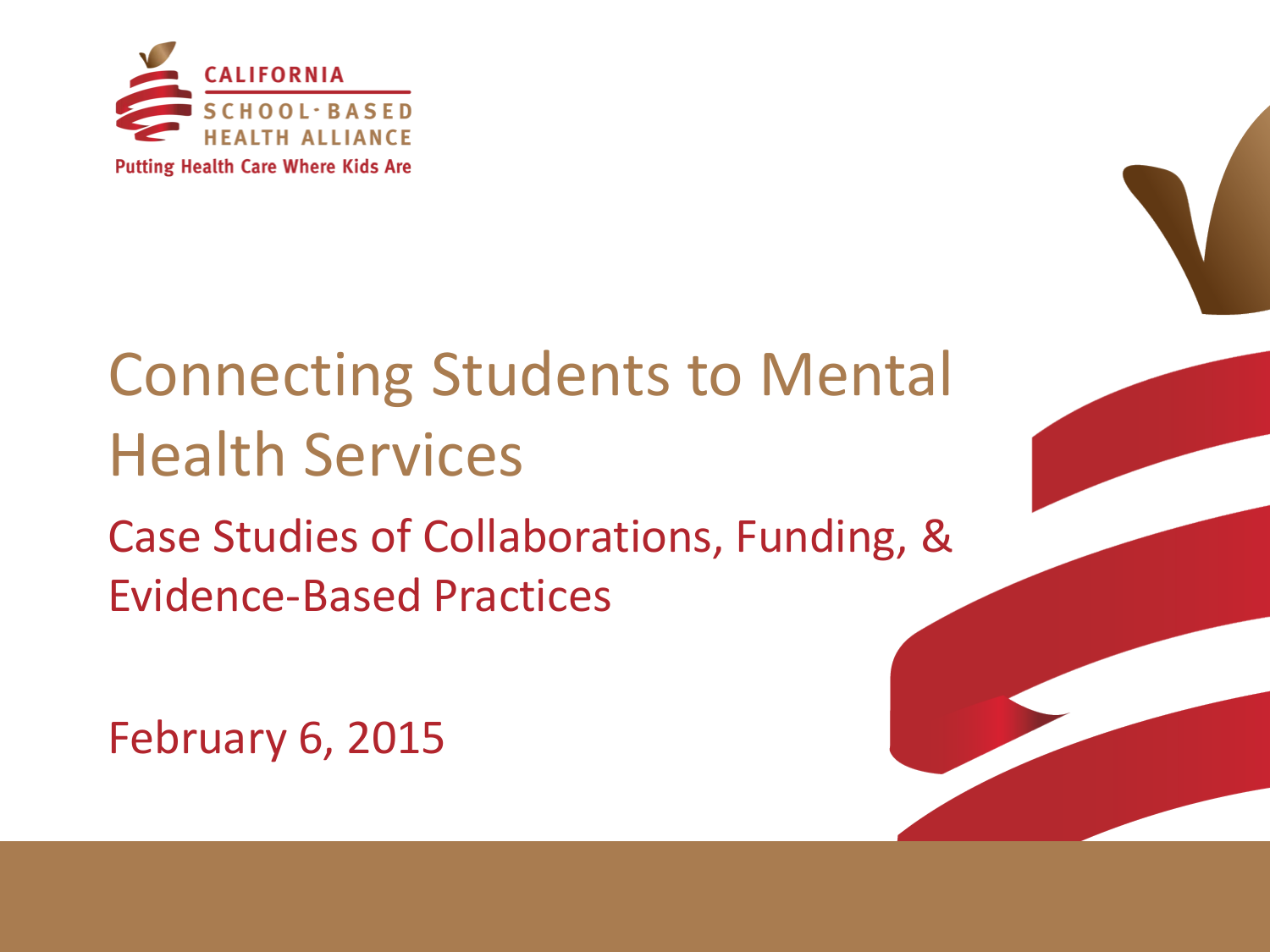

#### Toolkit available online at

#### [http://www.schoolhealthcenters.org/about-us/toolkits-and-](http://www.schoolhealthcenters.org/about-us/toolkits-and-services/toolkits/)

[services/toolkits/](http://www.schoolhealthcenters.org/about-us/toolkits-and-services/toolkits/)

**Connecting Students to Mental Health Services** Creative Collaborations, Funding, and Evidence-Based Practices



A toolkit from:

The California School-Based Health Alliance & Fight Crime: Invest in Kids California

September 2014

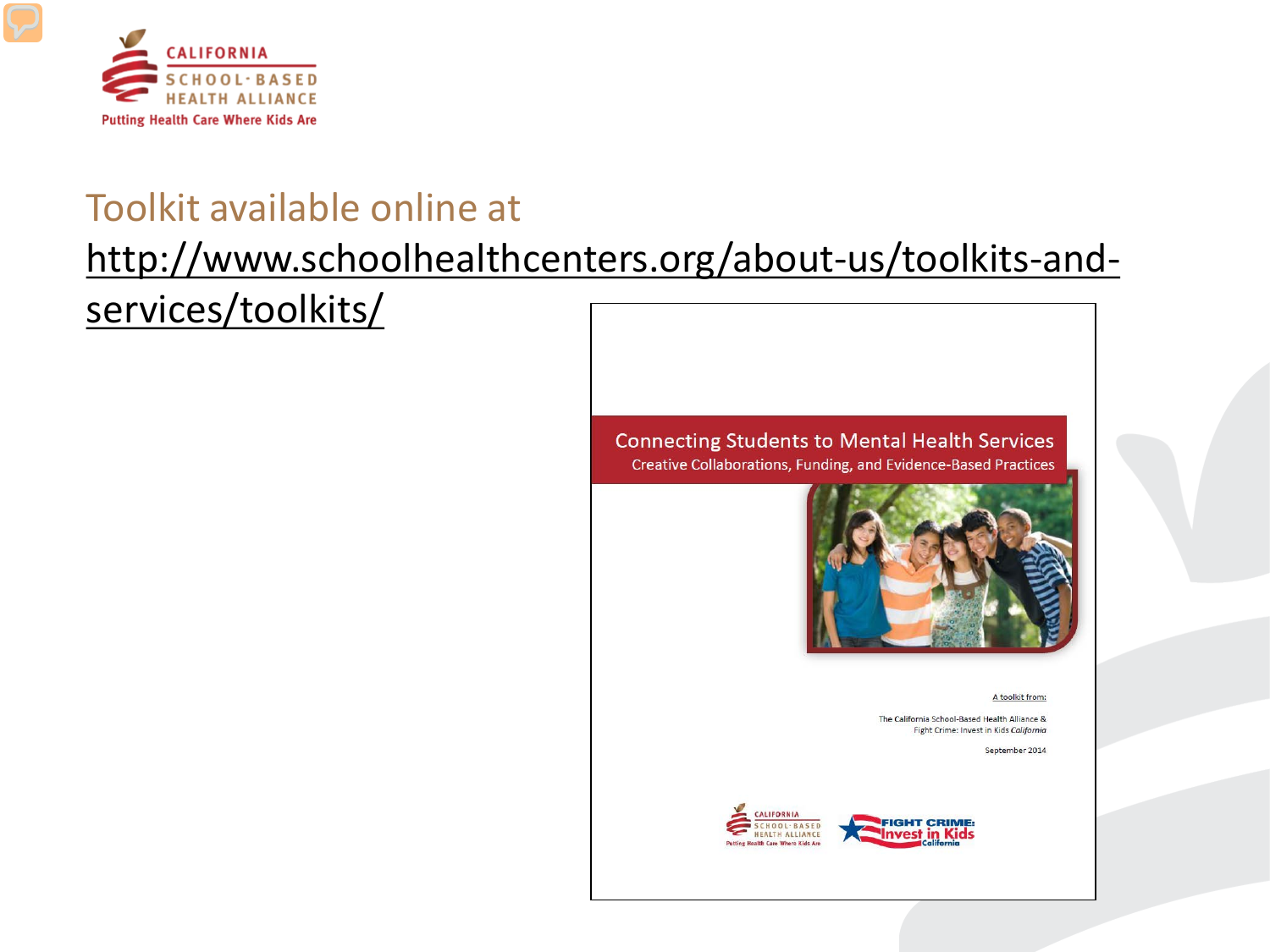

#### Toolkit Outline

- Importance of student mental health & linking care through schools
- 7 county case studies
- Overview of 10 mental health funding streams
- Information about 9 evidence-based practices
- Additional resources for school administrators, mental health staff, counties, etc.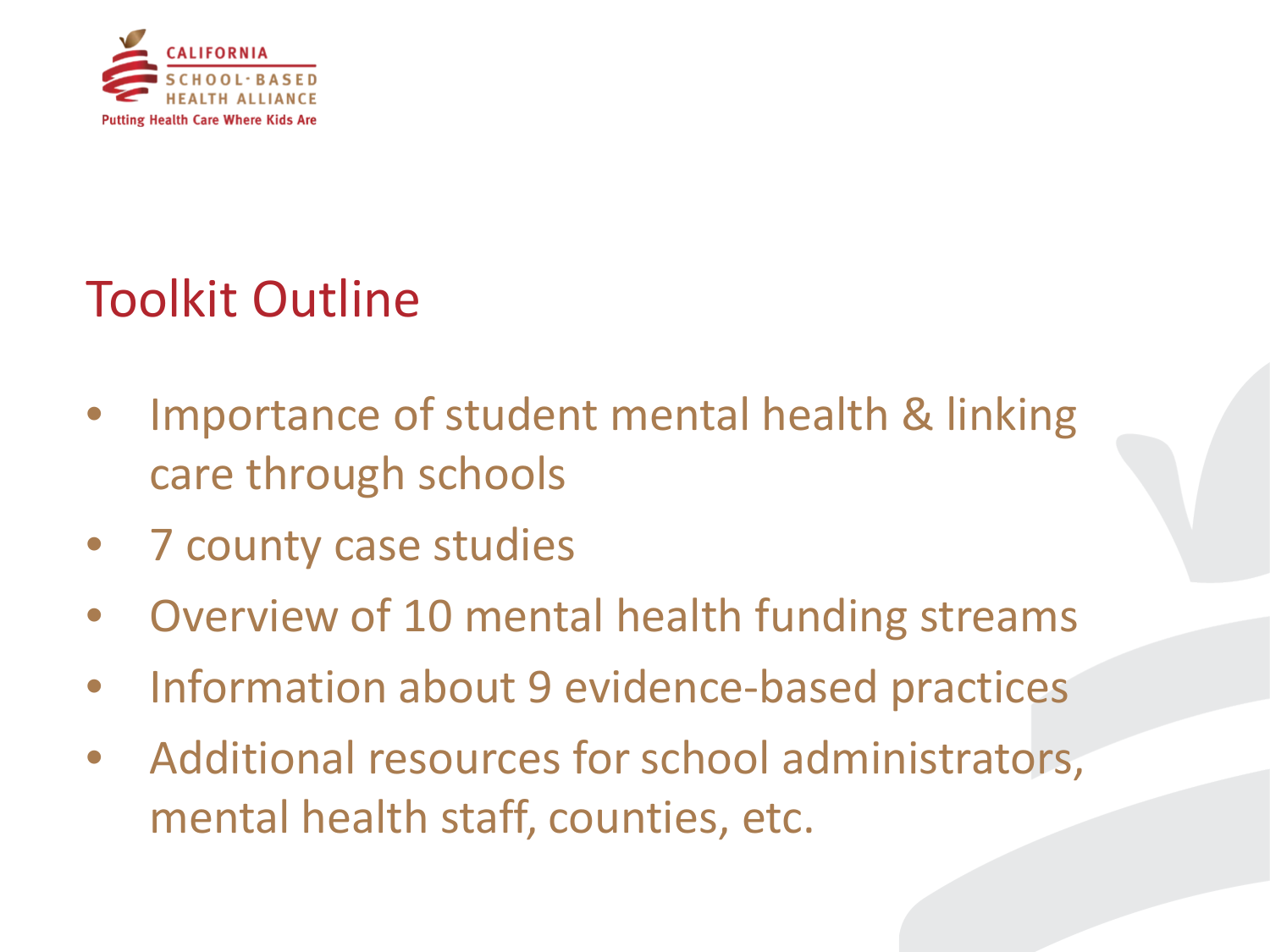

#### What is the problem?

- Mental health challenges are common
- Symptoms can emerge in childhood and adolescence, and look different than adults
- Most children and youth, even those with insurance, do not have access to services
- Mental health challenges affect brain development and learning
- Behavioral symptoms are a big concern of teachers, schools, and law enforcement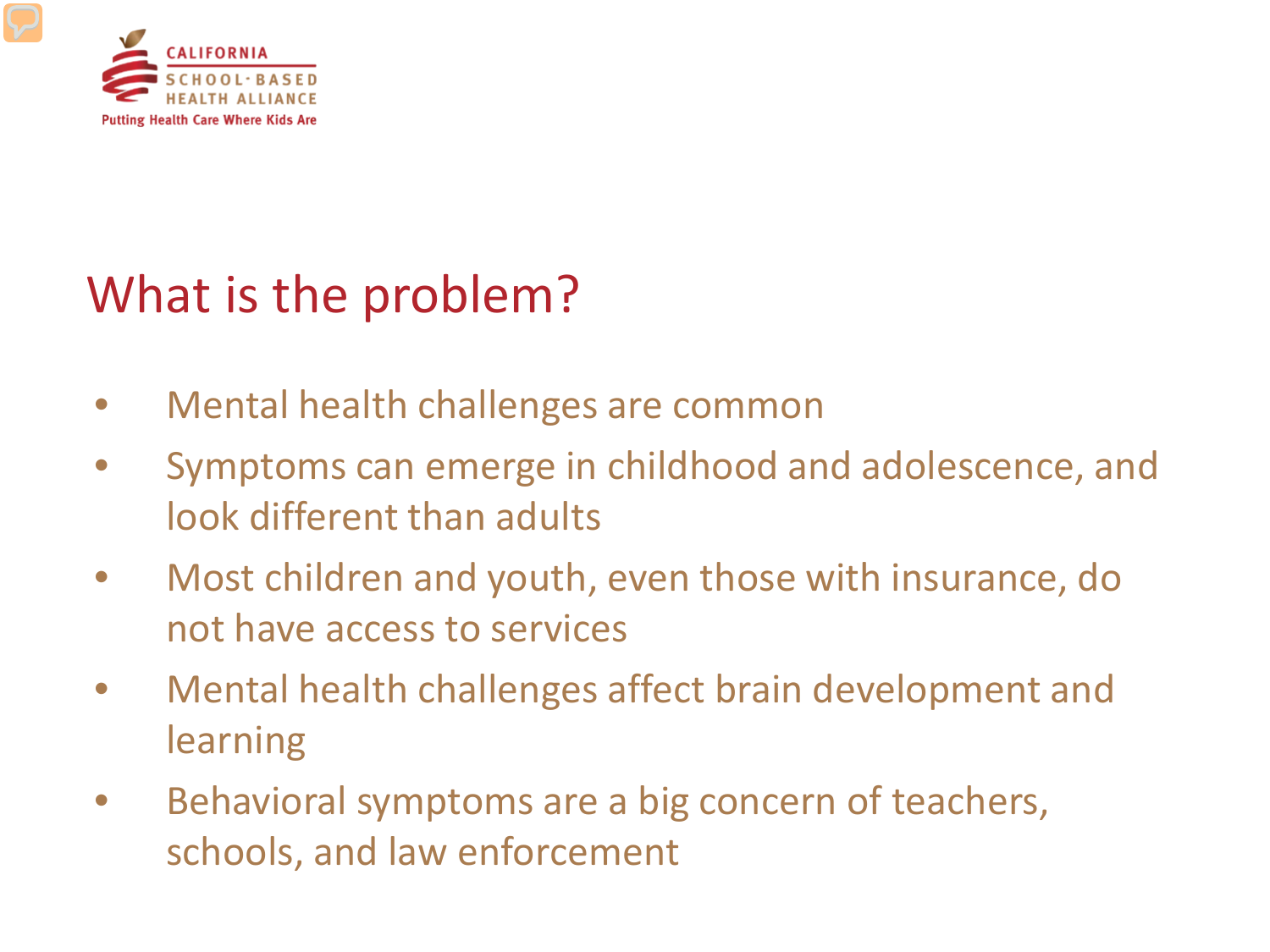

## Why in schools?

- Most children and youth who receive services get them at school
- Individual and group counseling in schools are linked to more developmental assets for students
- School-based services increase access and reduce stigma
- Improvement in mental health links to improvement in behavior, learning, and social skills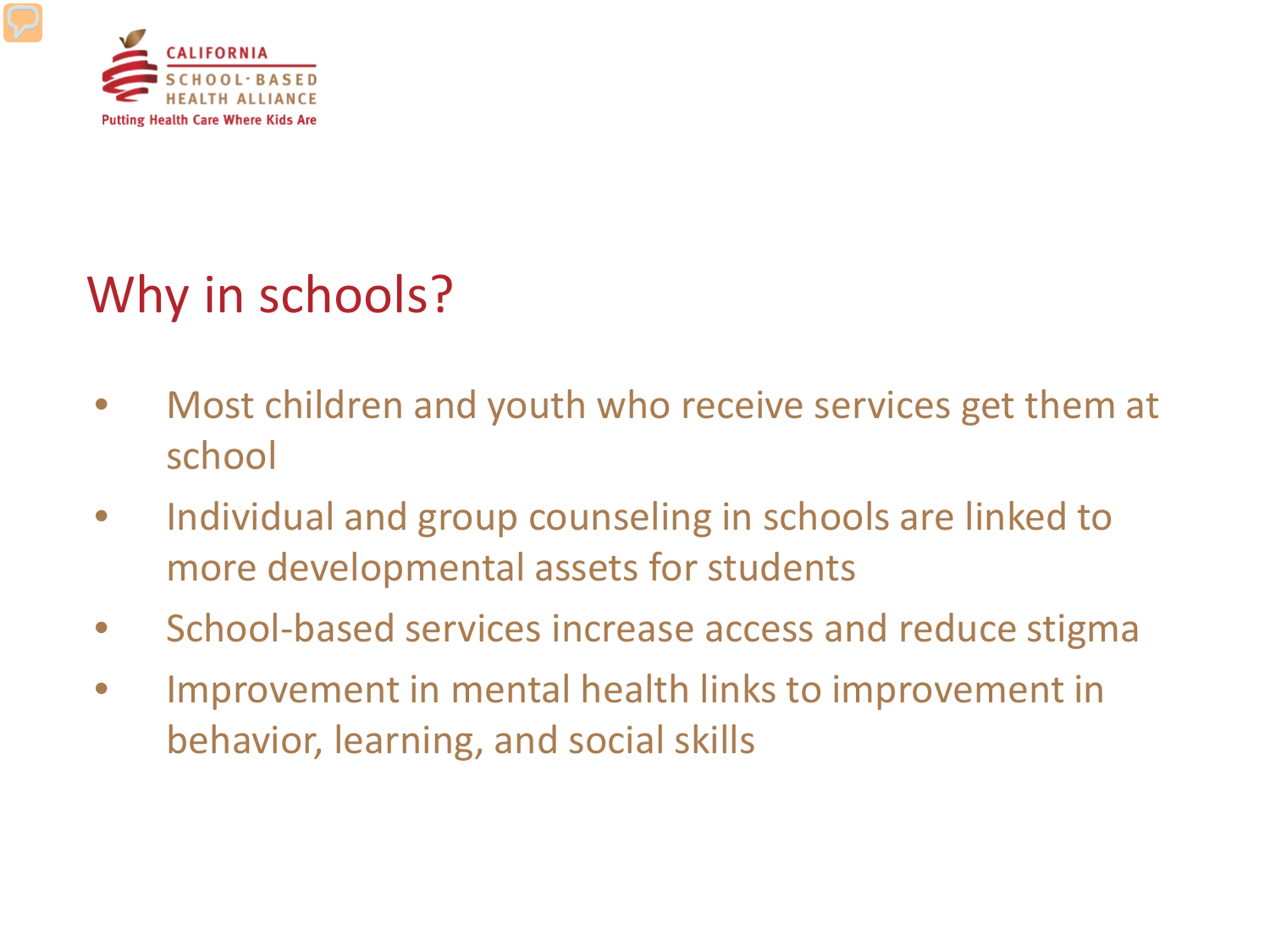

#### Seven County Case Studies

- 1. Kings County
- 2. Lake County
- 3. Orange County
- 4. Riverside County
- 5. San Bernardino County
- 6. San Diego County
- 7. Santa Cruz County

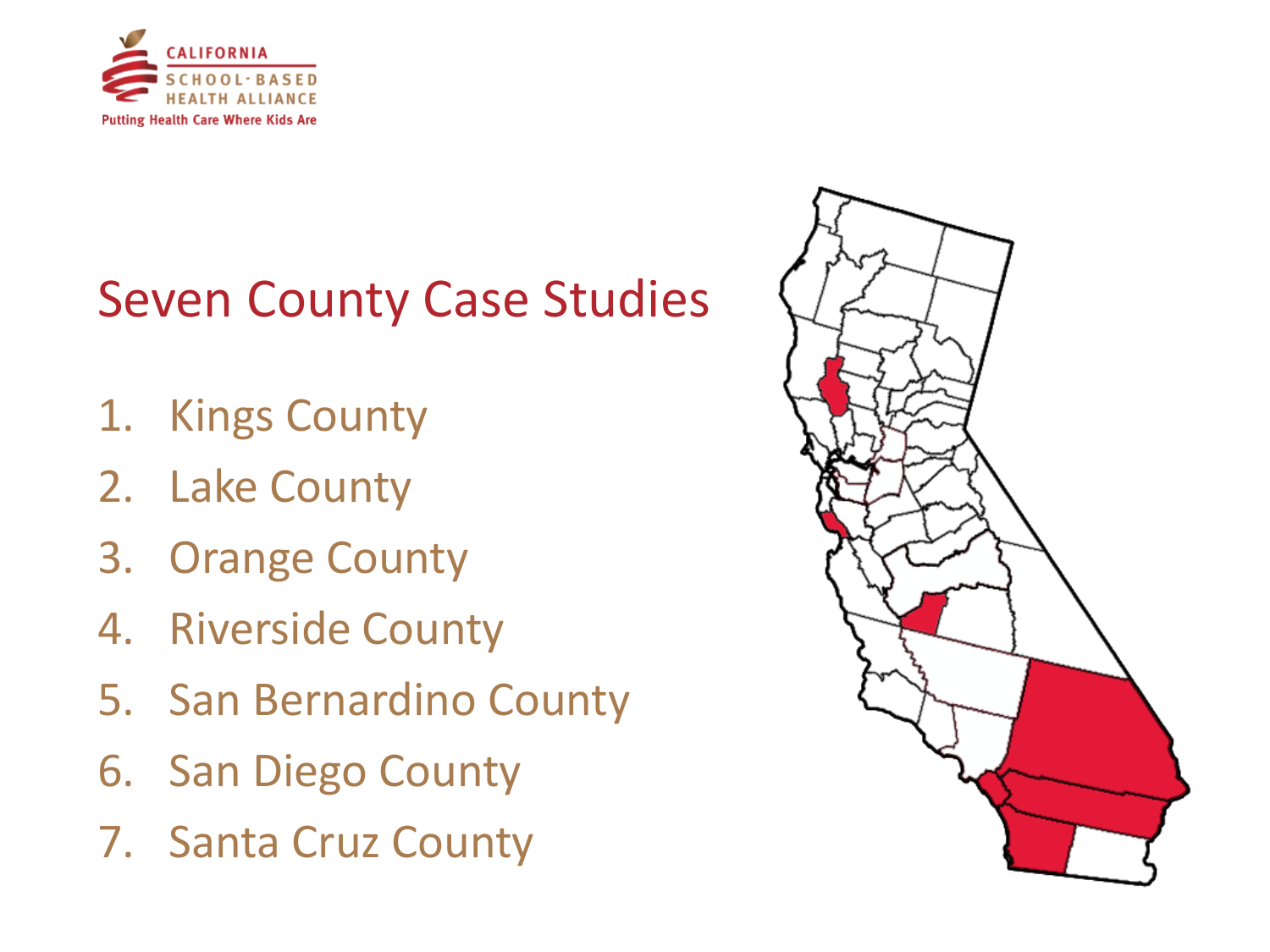

#### Three Themes of Collaborations

#### 1. Enhance Delivery of Service

Bringing mental health expertise from different parts of the county to provide a continuum of mental health services

#### 2. Maximize Funding

Organizations within the county can bring their own resources to the table to help maximize funding

3. Address a Specific Local Issue

For example, truancy or recidivism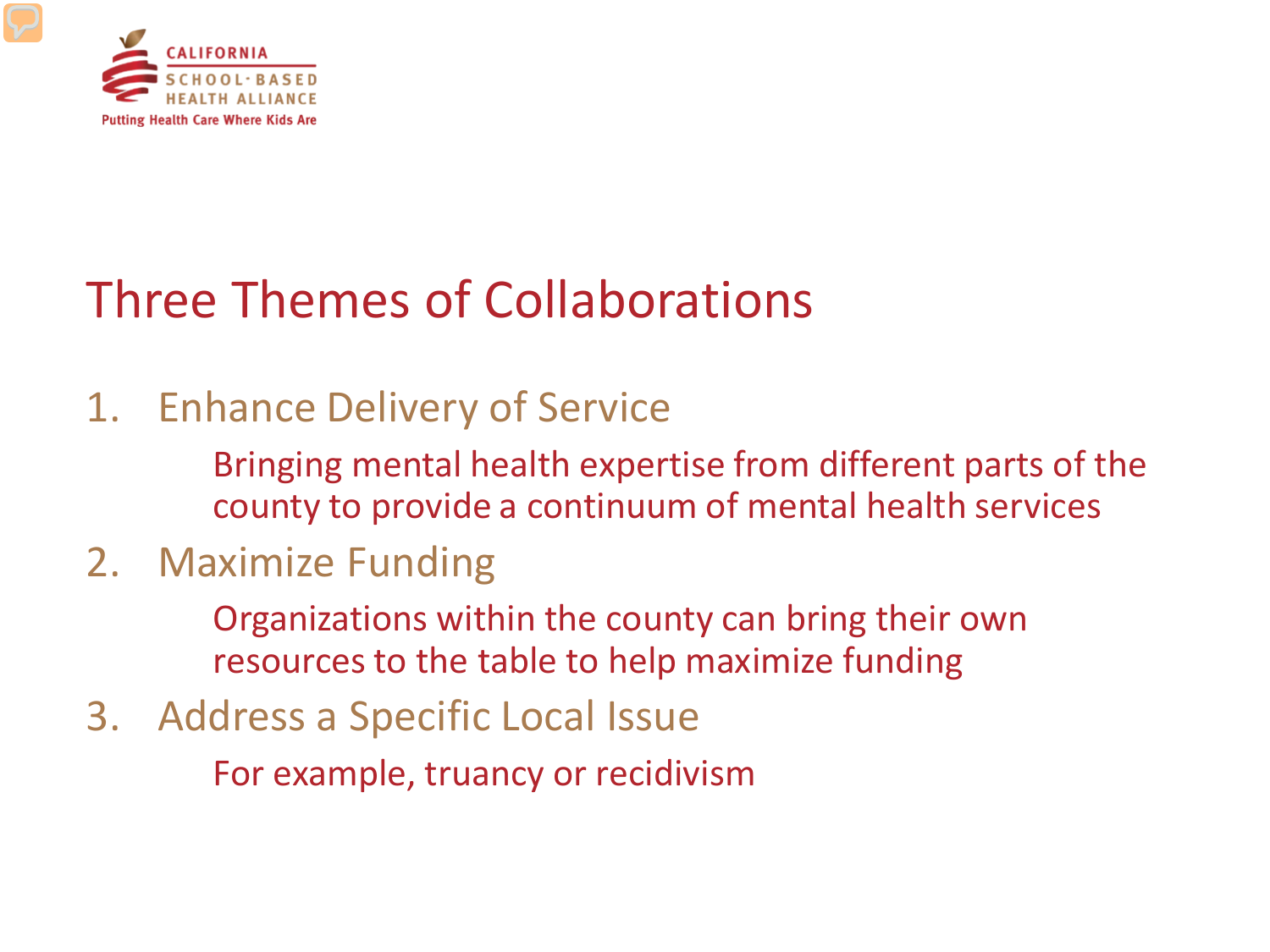

## 1) Enhance Delivery of Service

Orange County MHSA-PEI expansion of school-based services

San Diego County Medi-Cal EPSDT expansion of school-based services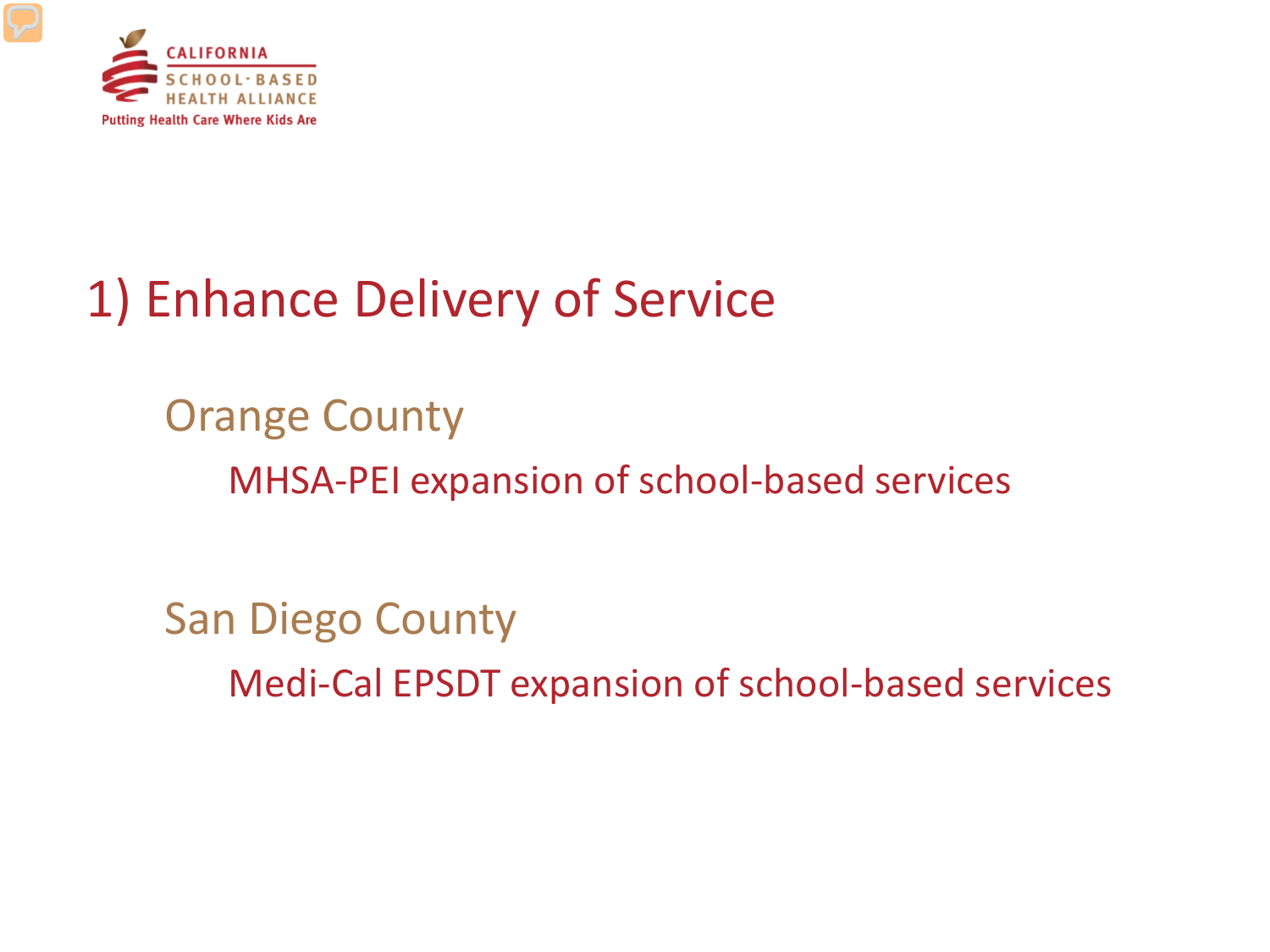

## 2) Maximize Funding

Lake County Medi-Cal Match Project with local school funds

San Bernardino County Medi-Cal EPSDT and Special Education funding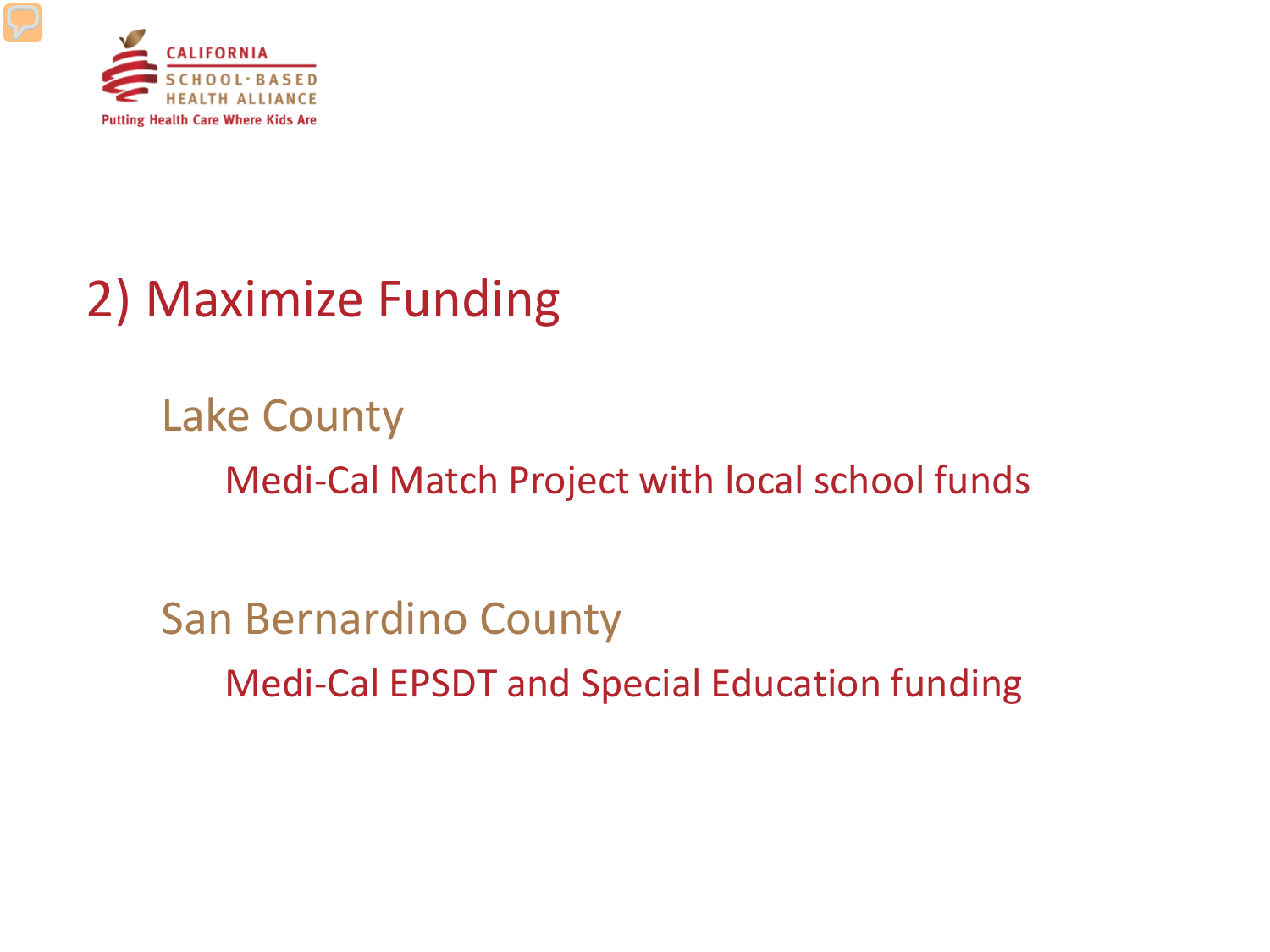

## 3) Address a Specific Local Issue

- Kings County  $\rightarrow$  Truancy
- Riverside County  $\rightarrow$  Recidivism
- Santa Cruz County  $\rightarrow$  Substance Abuse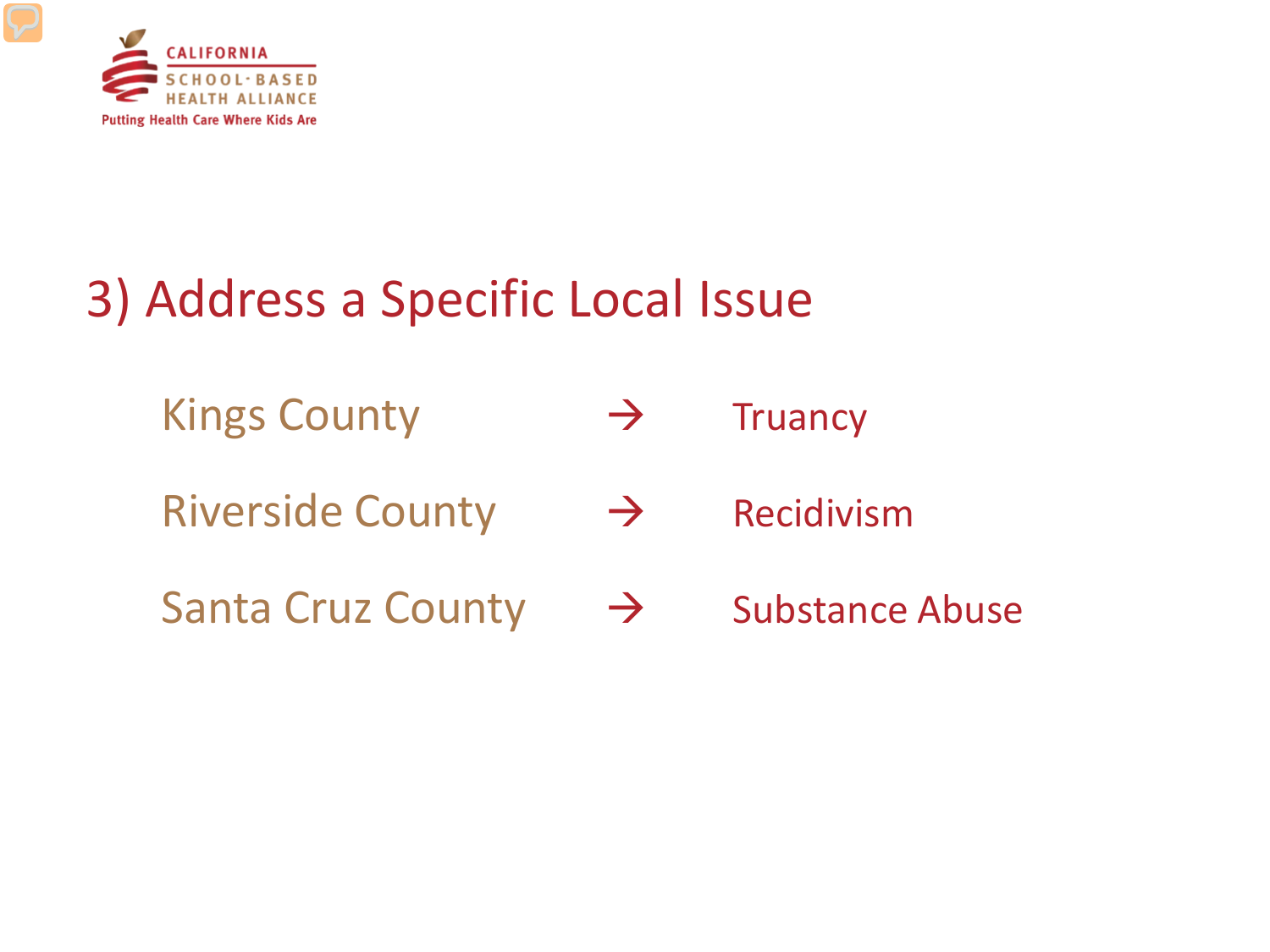